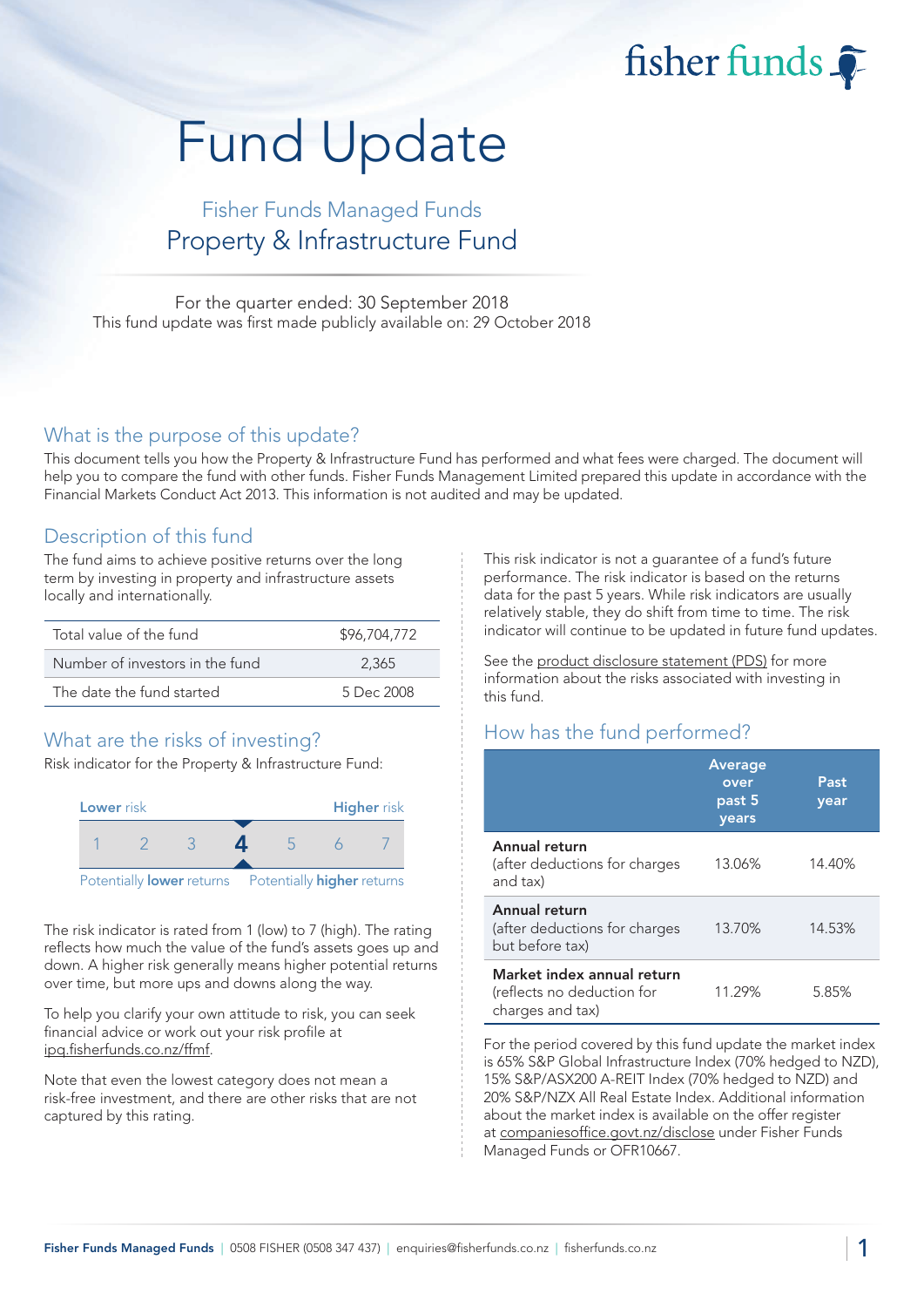## Annual return graph



This shows the return after fund charges and tax for each year ending 31 March since the fund started. The last bar shows the average annual return since the fund started, up to 30 September 2018.

Important: This does not tell you how the fund will perform in the future.

Returns in this update are after tax at the highest prescribed investor rate (PIR) of tax for an individual New Zealand resident. Your tax may be lower. The market index return<sup>2</sup> reflects no deduction for charges and tax.

## What fees are investors charged?

Investors in the Property & Infrastructure Fund are charged fund charges that include GST. In the year to 31 March 2018 these were:

|                                                | % of net asset value |
|------------------------------------------------|----------------------|
| <b>Total fund charges</b>                      | 2.50%                |
| Which are made up of:                          |                      |
| Total management and<br>administration charges | 2.50%                |
| Including:                                     |                      |
| Manager's basic fee                            | 1.27%                |
| Other management and<br>administration charges | $0.30\%$             |
| Total performance-based fees <sup>1</sup>      | 0.93%                |

Small differences in fees and charges can have a big impact on your investment over the long term.

## Example of how this applies to an investor

Katie had \$10,000 in the fund at the start of the year and did not make any further contributions. At the end of the year, Katie received a return after fund charges were deducted of \$1,440 (that is 14.40% of her initial \$10,000). Katie did not pay other charges. This gives Katie a total return after tax of \$1,440 for the year.

## What does the fund invest in?

#### Actual investment mix

This shows the types of assets that the fund invests in.



#### Target investment mix

This shows the mix of assets that the fund generally intends to invest in.